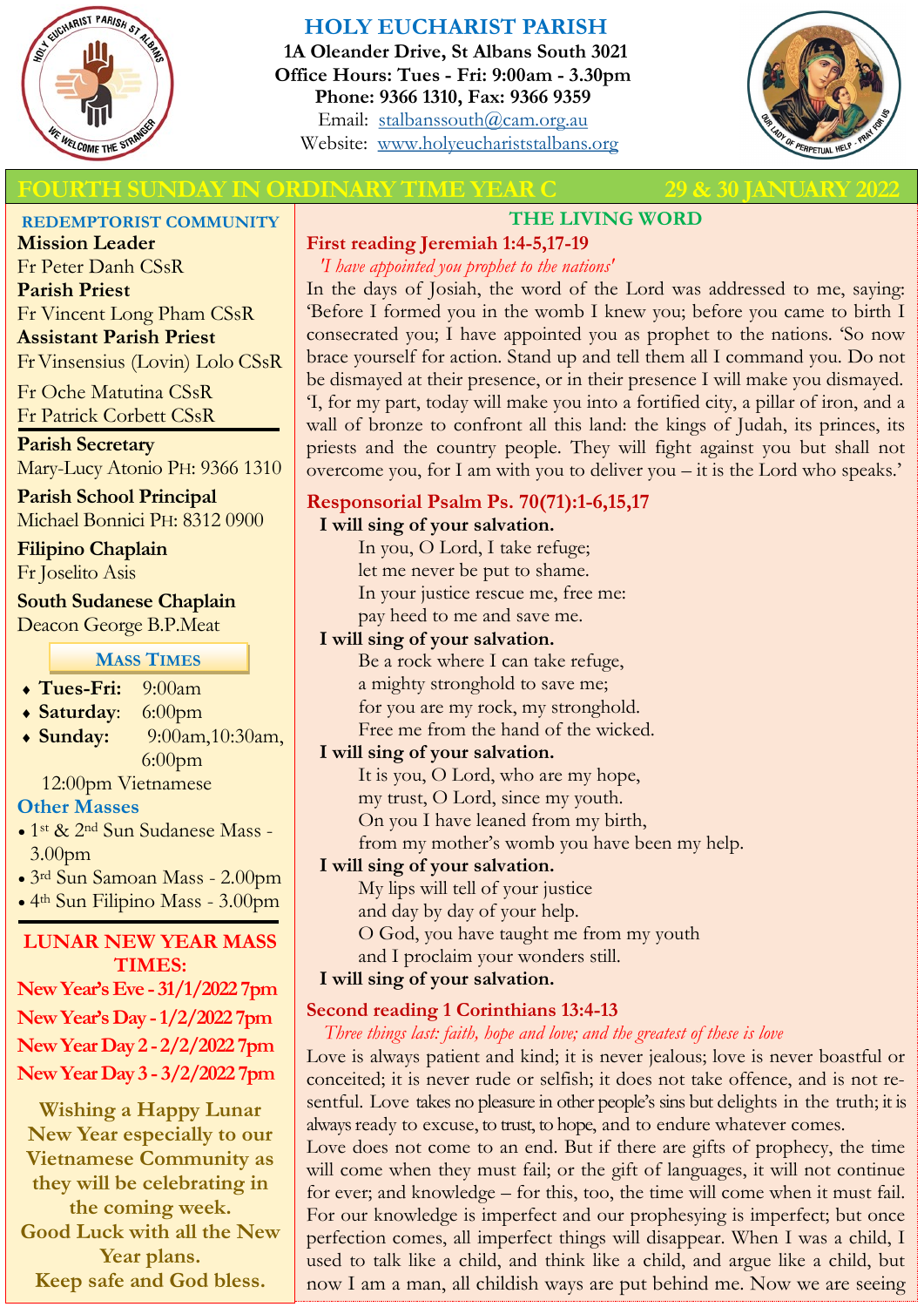a dim reflection in a mirror; but then we shall be seeing face to face. The knowledge that I have now is imperfect; but then I shall know as fully as I am known. In short, there are three things that last: faith, hope and love; and the greatest of these is love.

#### **Gospel Acclamation Luke 4:18**

Alleluia, alleluia! The Lord sent me to bring Good News to the poor and freedom to prisoners. Alleluia!

#### **Gospel Luke 4:21-30**

#### *No prophet is ever accepted in his own country*

Jesus began to speak in the synagogue: 'This text is being fulfilled today even as you listen.' And he won the approval of all, and they were astonished by the gracious words that came from his lips. They said, 'This is Joseph's son, surely?' But he replied, 'No doubt you will quote me the saying, "Physician, heal yourself" and tell me, "We have heard all that happened in Capernaum, do the same here in your own countryside."' And he went on, 'I tell you solemnly, no prophet is ever accepted in his own country. 'There were many widows in Israel, I can assure you, in Elijah's day, when heaven remained shut for three years and six months and a great famine raged throughout the land, but Elijah was not sent to any one of these: he was sent to a widow at Zarephath, a Sidonian town. And in the prophet Elisha's time there were many lepers in Israel, but none of these was cured, except the Syrian, Naaman.' When they heard this everyone in the synagogue was enraged. They sprang to their feet and hustled him out of the town; and they took him up to the brow of the hill their town was built on, intending to throw him down the cliff, but he slipped through the crowd and walked away.

#### **BE OPEN TO GOD'S MESSAGE**

In this astonishing incident in Luke's gospel, those listening to Jesus suddenly turn from praising him to rage against him. So intense was their anger that they attempt to kill him. And these are people from Jesus' home town of Nazareth, who knew his family and had grown up with him. How do we explain this?

Today's gospel follows on from Jesus in the synagogue reading from Isaiah about bringing Good News to the poor, proclaiming new sight to the blind, liberty to captives and setting free the downtrodden. He then stuns everyone by claiming he was fulfilling this text; he is the prophet they had been longing for.

His listeners were astonished, and greatly approved of what Jesus was saying. But then they struggled to take this in. They had heard about his miracles and teaching elsewhere, and demanded he do the same in their town. Perhaps that would really put Nazareth 'on the map', bringing them honour and prestige.

What a shock when Jesus suddenly pulls the rug from

under their feet. Far from healing the blind, Jesus in effect accuses them of being blind to the message of God. He highlights how God ignored the plight of Israel when Elijah only helped the Sidonian widow, and when in Elisha's time no lepers in Israel were cured except a Syrian foreigner.

Jesus' listeners were in no doubt about the significance of what Jesus was saying, that God's message of love and solidarity was not just for the Jewish people alone, but for everyone. Jesus was not original in saying this, since it is a theme in the Jewish prophets. But these people in Nazareth did not want to accept this, and their initial admiration for Jesus turned to absolute fury.

Pope Francis repeatedly insists that Jesus' words are powerfully relevant for us in our very different world. Francis urges us to see with the eyes of Jesus those on the margins, those excluded and hard done by. These are the ones for whom God's heart especially aches.

Pope Francis says the Christian community is not meant to be a museum or a cocoon keeping us safe from the problems of the world, but rather a 'field hospital', bringing healing and seeking out the wounded. His catchy phrases, like getting mud on our boots, or smelling like the sheep, remind us that each of us, in our own way, shares this mission.

We know God loves everyone without exception, but in Jesus' eyes those who are most 'special' to God are the outsiders, like refugees and asylum seekers, the unemployed, or the homeless. As Pope Francis spells out in his document Laudato Si', God is calling us to transform our world by protecting the wellbeing of everyone and preserving our glorious planet for future generations.

#### **By Bruce Duncan CSsR**

#### **ENTER INTO A JOYFUL COMMUNION WITH GOD**



Irecently had a conversation on phone with an octogenarian relative of mine who was learning how to use his first android cell phone. He mistakenly muted his phone during the conversation and did not know how to unmute it. He could not hear me speaking to him but I heard him muttering under his voice as he struggled in vain to unmute his phone.

While I was reflecting on how frustrating it was to be mistakenly muted in our conversation, it occurred to me that we too usually purposely put God on mute when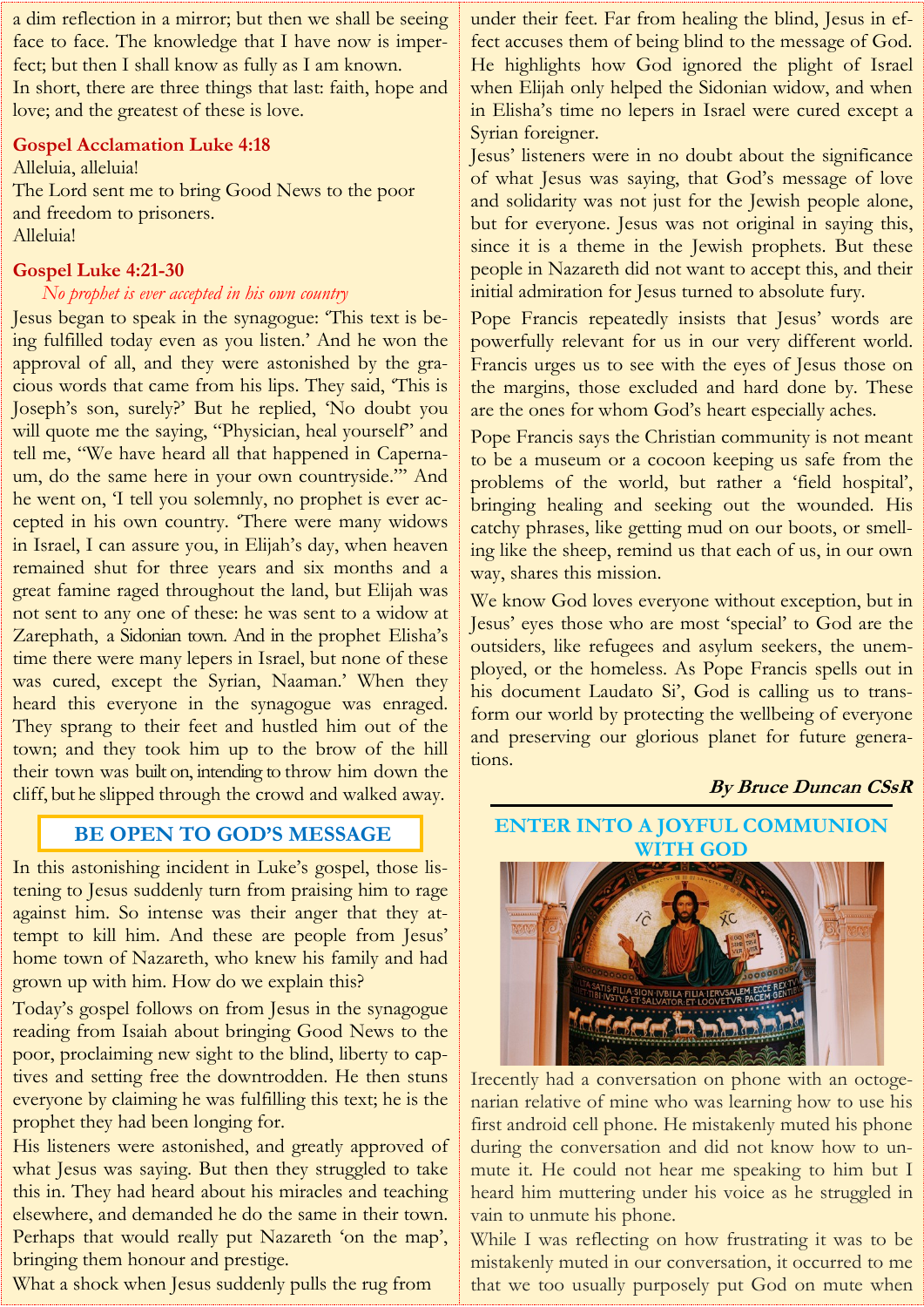we do not want to hear from Him. We mute Him when we are afraid of what He would ask of us. We put Him on mute when we want to do our own thing. This tendency to mute God only leads us to a frustrating and joyless relationship with Him.

**God wants a joyful communion with us.** This is the message that the priest Ezra has for the rebellious Israelites who had returned from their banishment, "Today is holy to the Lord your God. Do not be sad and do not weep…Do not be saddened this day, for rejoicing in the Lord must be your strength." No matter their infidelity to God's law in the past and the disastrous consequences of their actions, God's word were not condemning but inviting them again to find their joy and strength in Him.

**He invites us to this joyful communion in three ways**. Firstly, because God desires that we have joy in communion with Him, **God always speaks to His people**, "All the people *listened attentively* to the book of the law." The people did not mute God in any way but listened to the whole law as proclaimed and explained by the priest Ezra. These words pierced their heart and filled them with remorse and sorrow for their infidelity, "For all the people were weeping as they heard the words of the law."(See Neh 8:2-10)

Secondly, **God always listens to His people**, "Let the words of my mouth and the thoughts of my heart find favor before you O lord, my rock, and my redeemer."(Ps 19) Our communion with God is not a monologue on God's side or our own side. God always speaks and He always listens to us. He does not only listen to the words that we speak to Him, but He also listens to our thoughts, desires, and wishes.

Thirdly, **God always acts in the life of His peopl**e. Jesus is empowered with the Spirit and sent on a mission to act in our lives "The Spirit of the Lord is upon me, because He has anointed me to bring glad tidings to the poor…to proclaim liberty to captives and recovery of sight to the blind, to let the oppressed go free." God acts to set us free from the things that hinder us from fulfilling the will of God in our lives and finding true joy in God. In Jesus Christ, God is never idle in our lives.

For us to enter into this joyful communion, **we must also first listen attentively to all that God reveals to us**. We must listen without filtering out anything, ready to act on every single word that He speaks to us. We cannot hope for joy when we are picking and choosing only what appeals to our taste or what is culturally acceptable. We will be frustrated in our relationship with Him when we purposely choose to mute Him occasionally.

**We must also speak to Him honestly.** Because God will never mute us out, we too must not be mute in our attitude towards Him. We must bring to Him our thoughts and desires, no matter how ashamed we may feel about them or how inappropriate they may be. We will be amazed how much joy we get from this brutally

honest and sincere self-revelation to God.

Lastly, **we too must give God a chance to act in our lives and set us free.** We cannot free ourselves no matter the good intentions and motives that we have. Freedom is something that God does if we are properly disposed to receive it.

One buzzword in the Catholic world today is discernment. We hear so much about discernment that one would think that it is just a skill to be cultivated or something we do by simply dialoguing with people of different ideologies and beliefs or no belief at all. We can erroneously think that anyone can do discernment irrespective of his or her spiritual and moral lives.

Fr. John Hardon, SJ succinctly defines discernment of spirits as "the ability to distinguish whether a given idea or impulse in the soul comes from the good spirit or from the evil spirit." Discernment entails that we are ready to accept what really comes from God while rejecting what we know comes from the evil one. Before we can actually seek and find the will of God through discernment, we must be free from sin and sinful attachments.

Thus, discernment is impossible when we reject or deny divine revelation in any of its form, either in Sacred Scripture or Tradition. It is an illusion to think that we can do discernment when we are sifting through God's commandments and choosing only the ones that we like or find easy. Forget about true discernment when we mute divine revelation and settle for lies, calling evil good and good evil.

We also cannot do discernment when we do not reveal ourselves honestly to God who reveals Himself to us out of love. Discernment requires transparency in our relationship with God. We deceive ourselves when we speak of discernment while refusing to come clean before God and trying to keep secrets from Him.

No discernment is possible when we are not ready or willing to give God a chance to act in our lives. Where there is no freedom from Jesus Christ, authentic discernment is impossible. Jesus Christ must set us free first before we can do discernment. Only a person who is intent on being a more faithful disciple of Jesus can actually discern because discernment presupposes love for the Lord Jesus Christ and a readiness to follow Him more closely. No matter their good intentions, persons who are careless with the spiritual lives and who adamantly live in mortal sin just cannot hope to do any authentic Christian discernment.

We are told that the people of Nazareth "looked intently at Jesus." We also should do the same if we are going to do discernment. When we look at Him intently and are ready to receive from Him new freedom, He will give us His Spirit, the Spirit of discernment, "There are different kinds of spiritual gifts but the same Spirit… To one is given the discernment of spirits."(1Cor 12:4,10) As members of the body of Christ, "we are all given to drink of the one Spirit."(1Cor 12:13) We pos